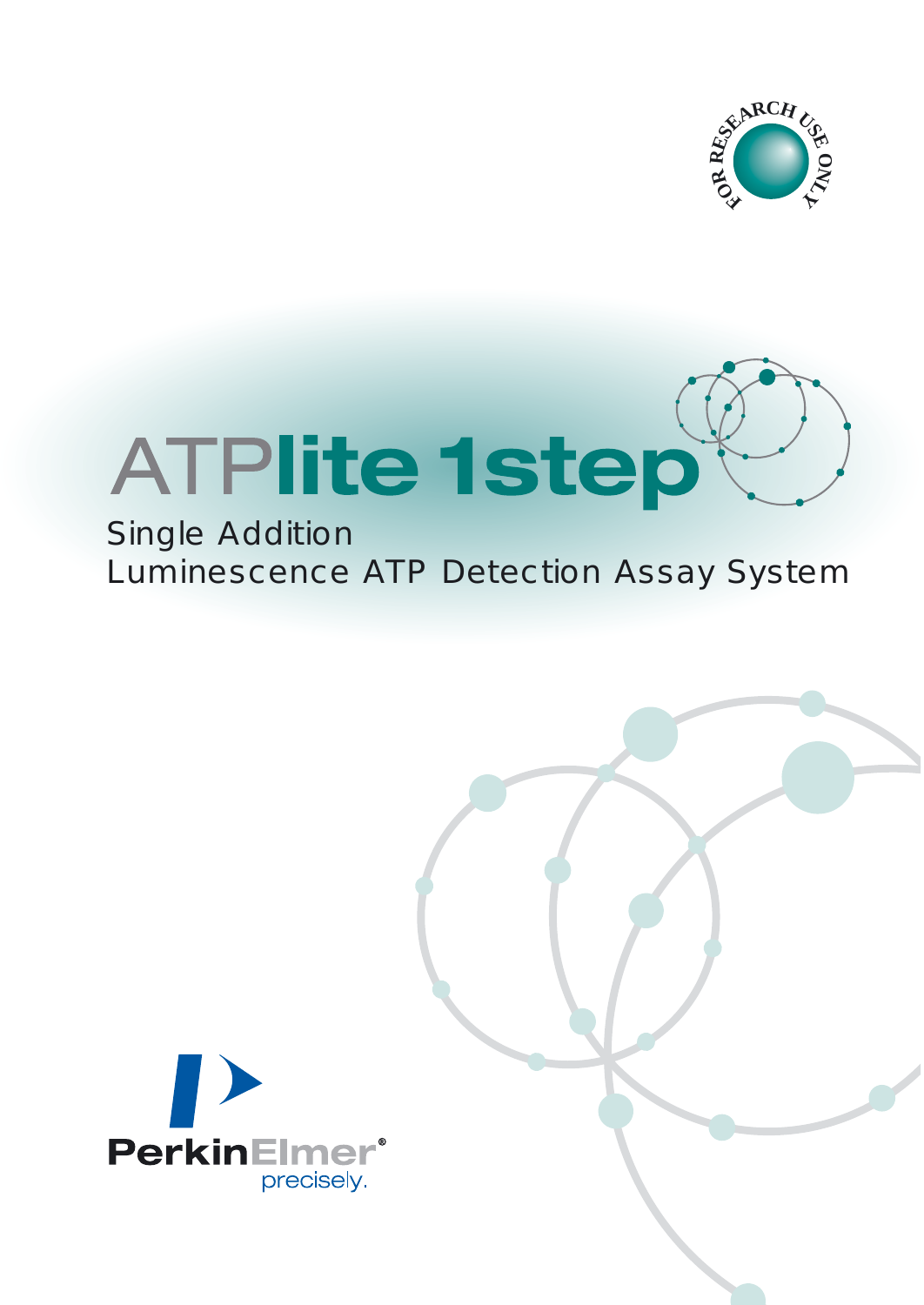# *For best results, see page 18 for product use recommendations.*

| Contents                                 | Page |
|------------------------------------------|------|
| 1. Introduction                          | 3    |
| 2. Principle                             | 5    |
| 3. Advantages of ATPlite™1step           | 9    |
| 4. Contents and storage of ATPlite 1step | 10   |
| 5. Handling                              | 12   |
| 6. Stability                             | 12   |
| 7. Mixing                                | 12   |
| 8. Additional requirements               | 13   |
| 9. ATPlite 1step assay procedure         | 14   |
| 10. ATP standard                         | 16   |
| 11. Recommendations for use              | 18   |
| 12. Ordering information                 | 19   |
| 13. References                           | 20   |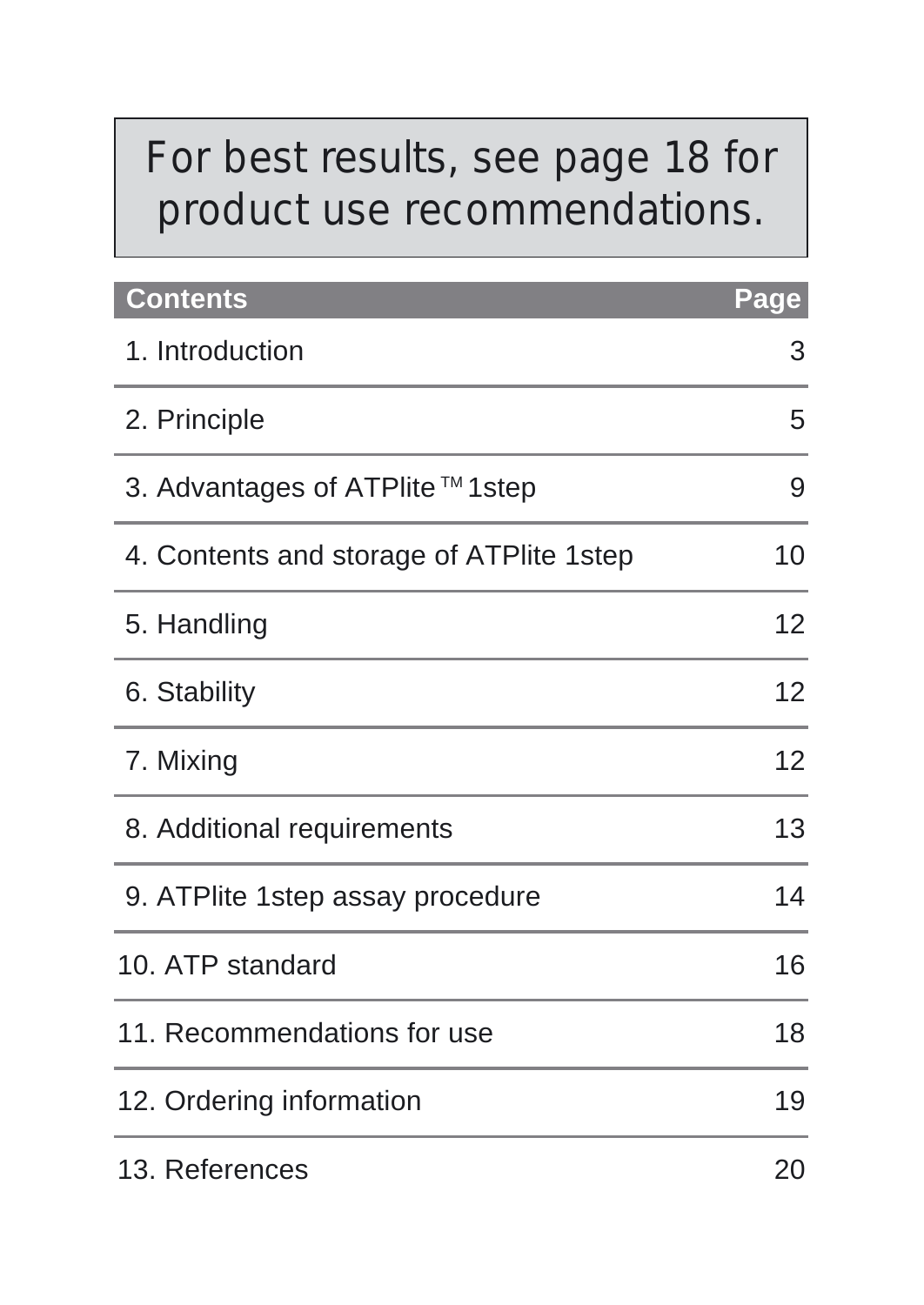Manufactured under Patent No. 1010224-The Netherlands, U.S. Patent Number 6,503,723 and Eur. Patent Appl. Number 99949447.9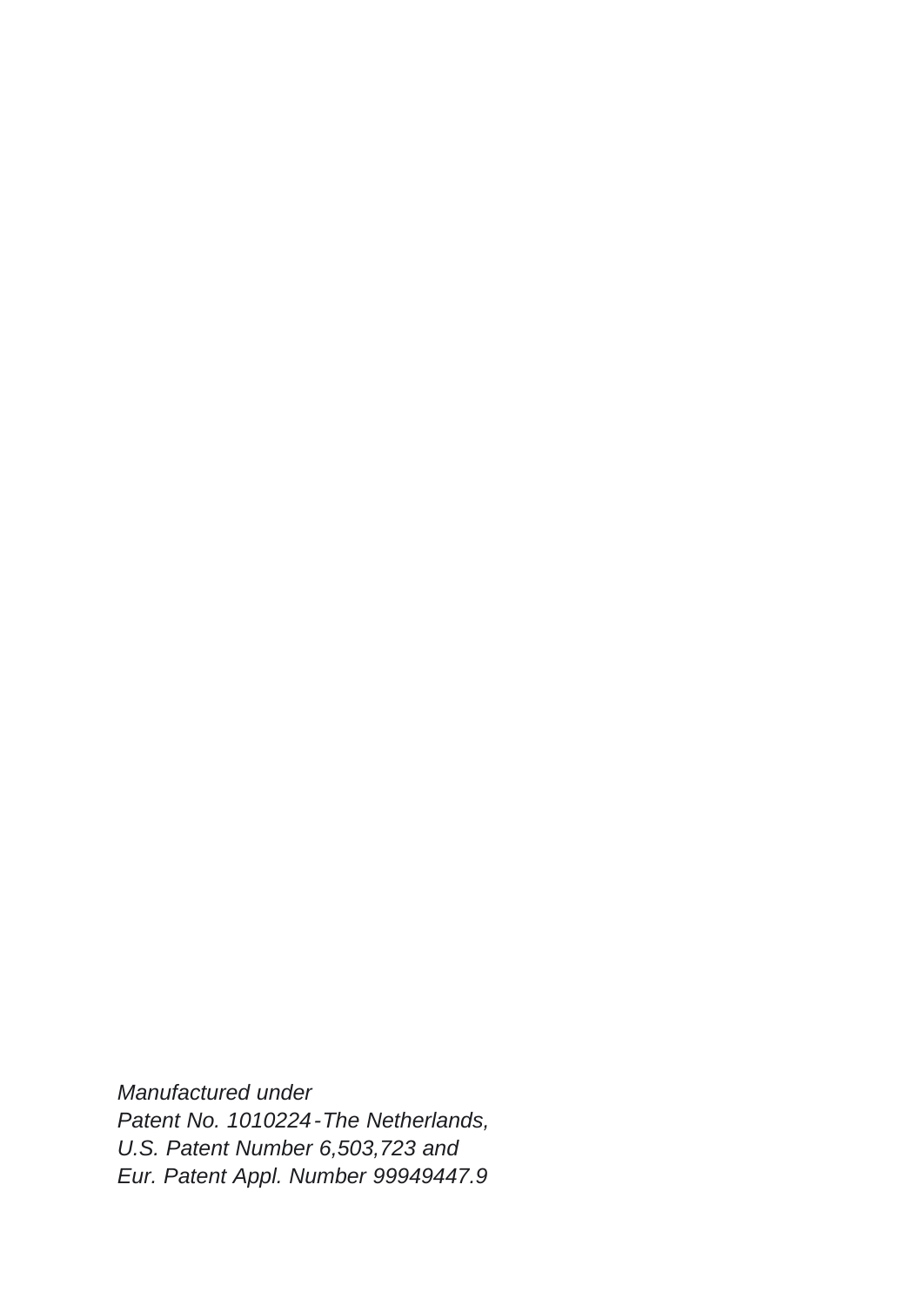# **1. Introduction**

ATPliteTM 1step is an **A**denosine **T**ri**P**hosphate (ATP) monitoring system based on firefly (Photinus pyralis) luciferase. This luminescence assay is an alternative to colorimetric, fluorometric and radioisotopic assays for the quantitative evaluation of proliferation and cytotoxicity of cultured mammalian cells. ATP monitoring can be used to assess the cytocidal, cytostatic and proliferative effects of a wide range of drugs, biological response modifiers and biological compounds 1,2,3,4,5,6.

ATPlite 1step is a true homogeneous high sensitivity ATP monitoring 1-step addition assay kit for the quantification of viable cells. The kit can be used for continuous process systems such as in-line systems in high throughput environments. These in-line systems do not require a long signal half-life since the time between addition of the reagent and reading the resulting luminescence is relatively short (minutes). The decrease of the luminescent light-output is approximately 15% after 30 minutes. This decrease is independent of cell numbers but may differ between cell type and medium. The maximum cell number that can be applied has been determined to be 50,000 cells per well for 96-well and 12,500 cells per well for 384-well microplates. Because the kit needs no stabilization of the luminescence signal, high throughput is preserved.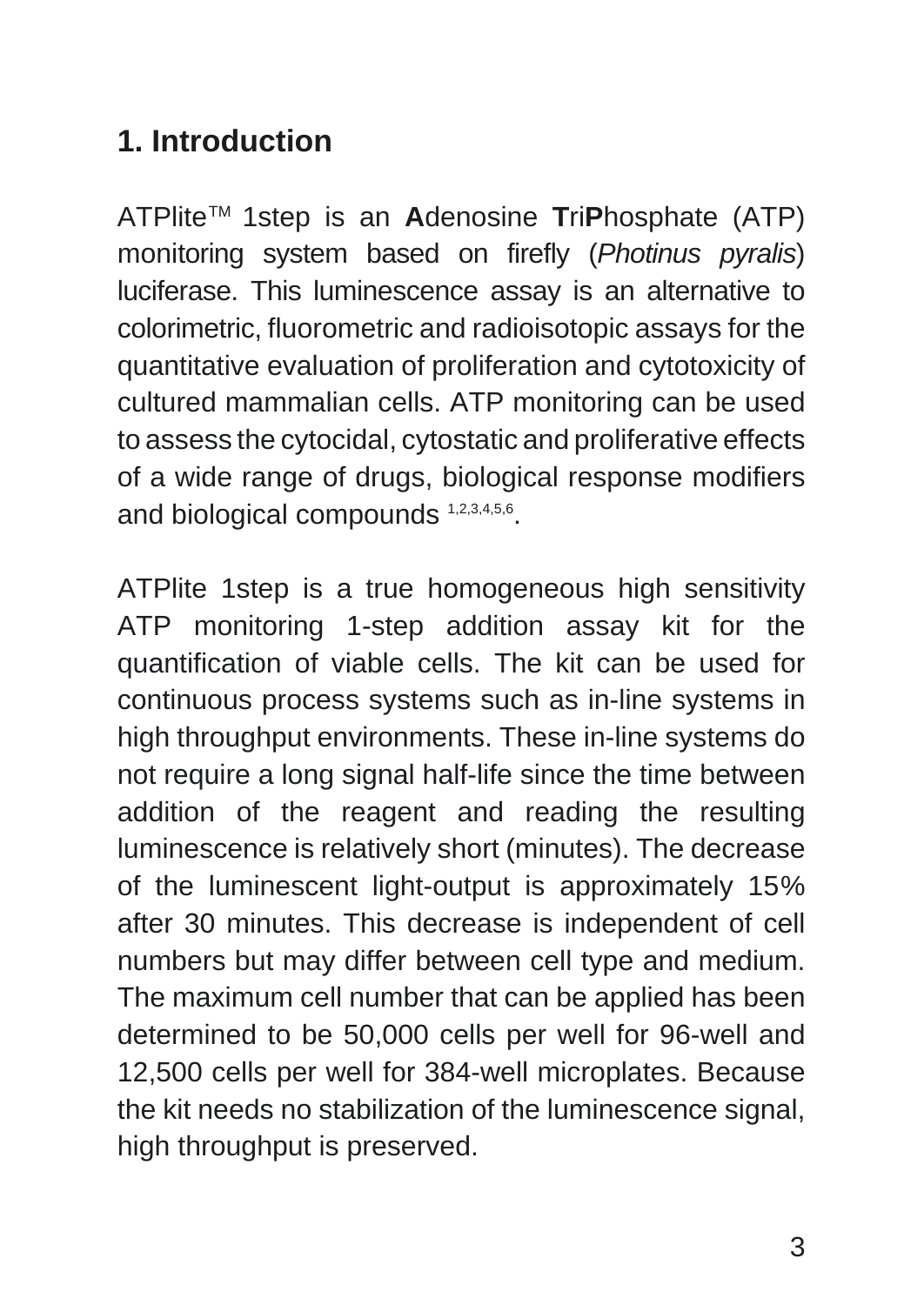The simplicity of the ATPlite 1step assay system in a 96-well microplate is illustrated in Figure 1.



**Figure 1:** ATPlite 1 step assay system.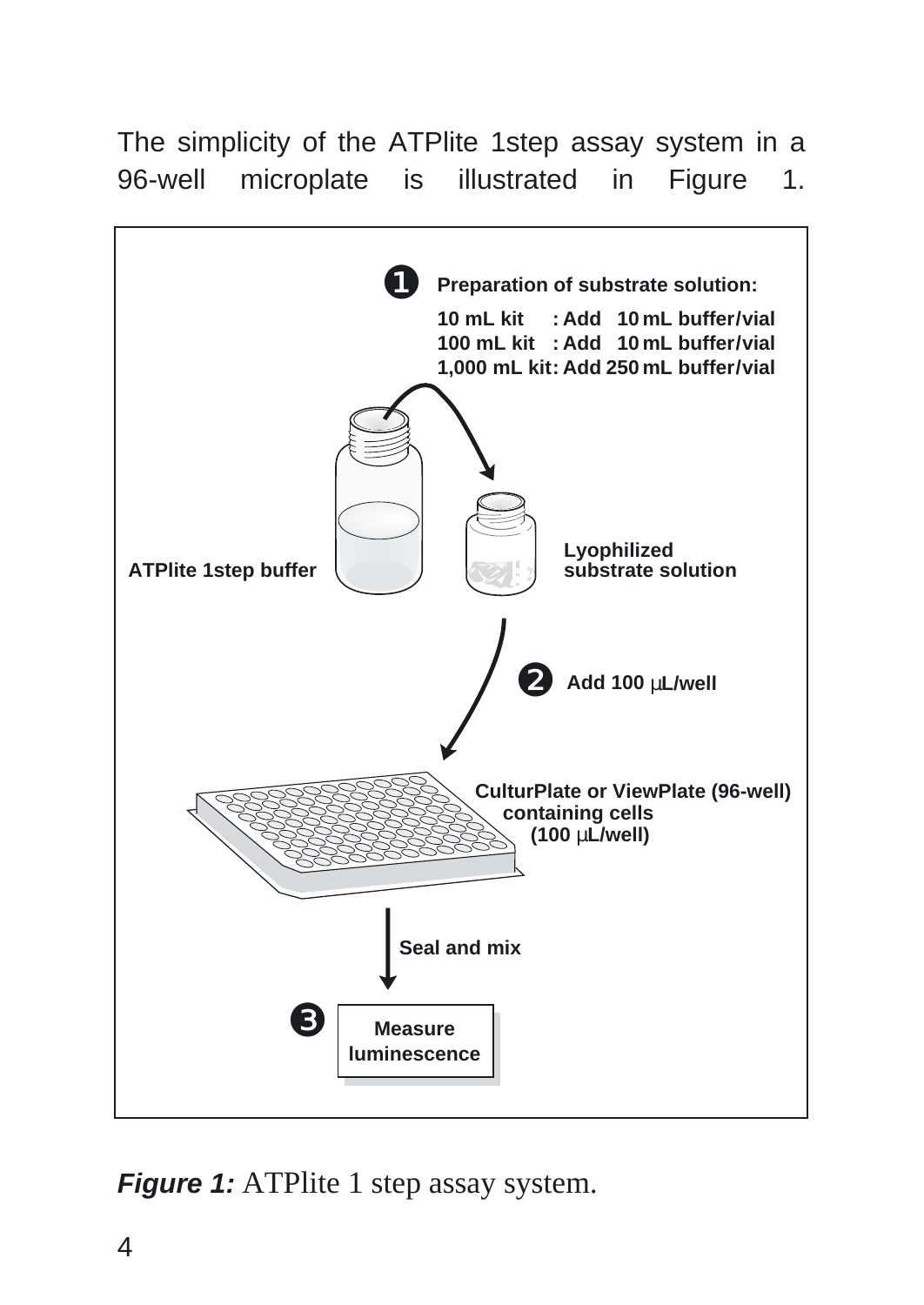# **2. Principle**

ATP is a marker for cell viability because it is present in all metabolically active cells and the concentration declines very rapidly when the cells undergo necrosis or apoptosis. The ATPlite 1step assay system is based on the production of light caused by the reaction of ATP with added luciferase and D-luciferin. This is illustrated in the following reaction scheme:

ATP + D-Luciferin + O<sub>2</sub> 
$$
\xrightarrow{\text{LUCIFERASE}} \text{Oxyluciferin} +
$$
  
+ AMP + PP<sub>i</sub> + CO<sub>2</sub> + Light

The emitted light is proportional to the ATP concentration within certain limits.

The kit has been formulated in such a way that within a measuring window of 0 to 30 minutes, a very bright signal will be obtained, when using up to the maximum cell number per well. Within this measuring window the decrease of the luminescent signal in time is independent of the cell number per well.

To show that there is a linear correlation between the luminescence signal and the cell number the following experiment was performed. Serial 2-fold dilutions of U 937 cells in RPMI-1640 supplemented with 10% FBS were made in a 96-well black CulturPlate™, 100 µL cell suspension per well. The plate was incubated for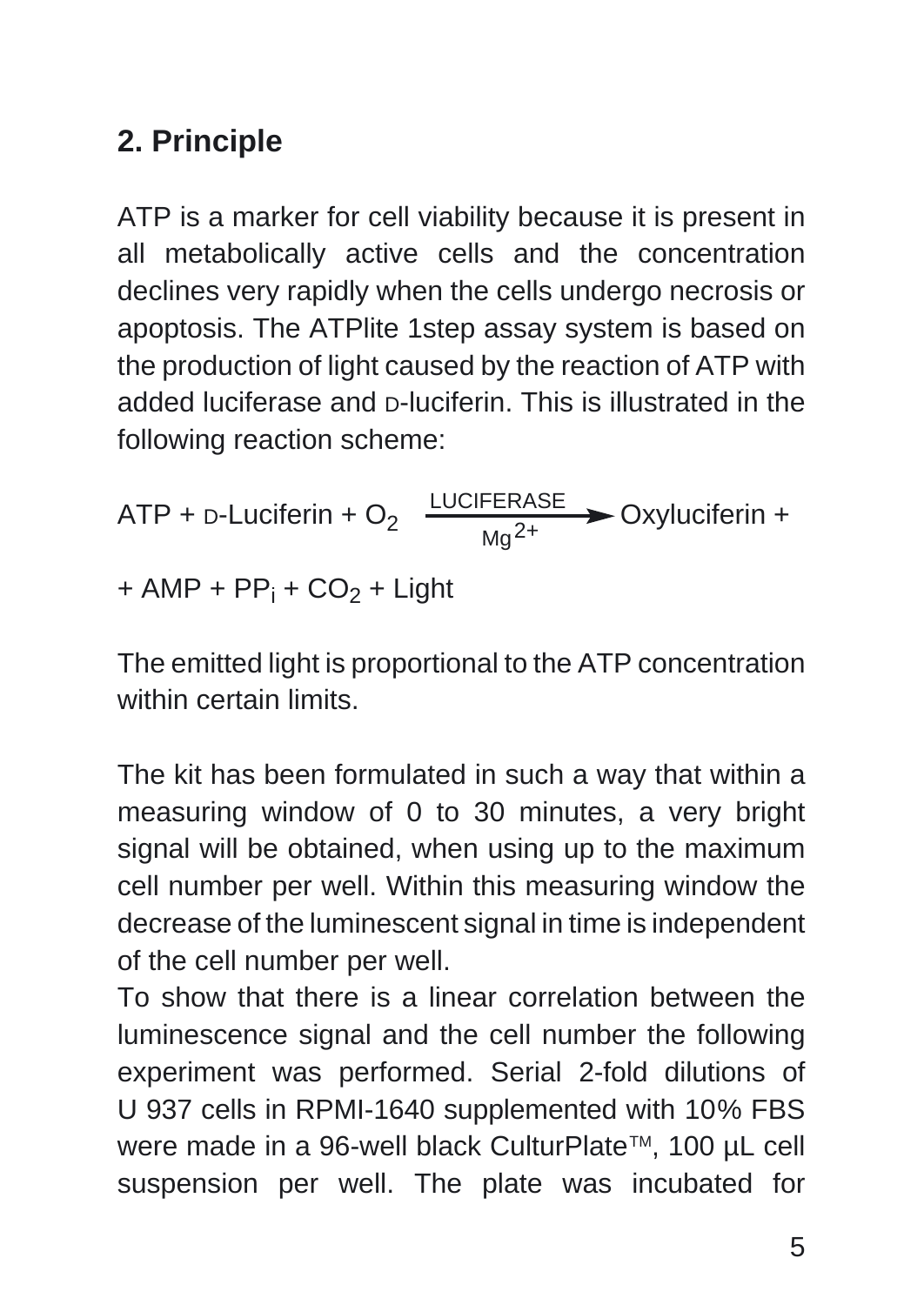2 hours at 37 °C / 5% CO<sub>2</sub>. The plate was taken from the incubator and equilibrated at room temperature for 30 minutes. Next, 100 µL of ATPlite 1step reagent was added to the wells and the plate was shaken for 2 minutes at 700 rpm using an IKA® MTS4 plate shaker. The resulting luminescence was monitored at 5 minutes intervals in a temperature controlled (22  $^{\circ}$ C) TopCount<sup>®</sup> NXT and expressed as counts per second (CPS). The results



**Figure 2:** Serial dilution (2-fold) U 937 cells in RPMI-1640 10% FBS. Luminescence measured after 10 minutes incubation. Inset shows linearity at low cell numbers per well.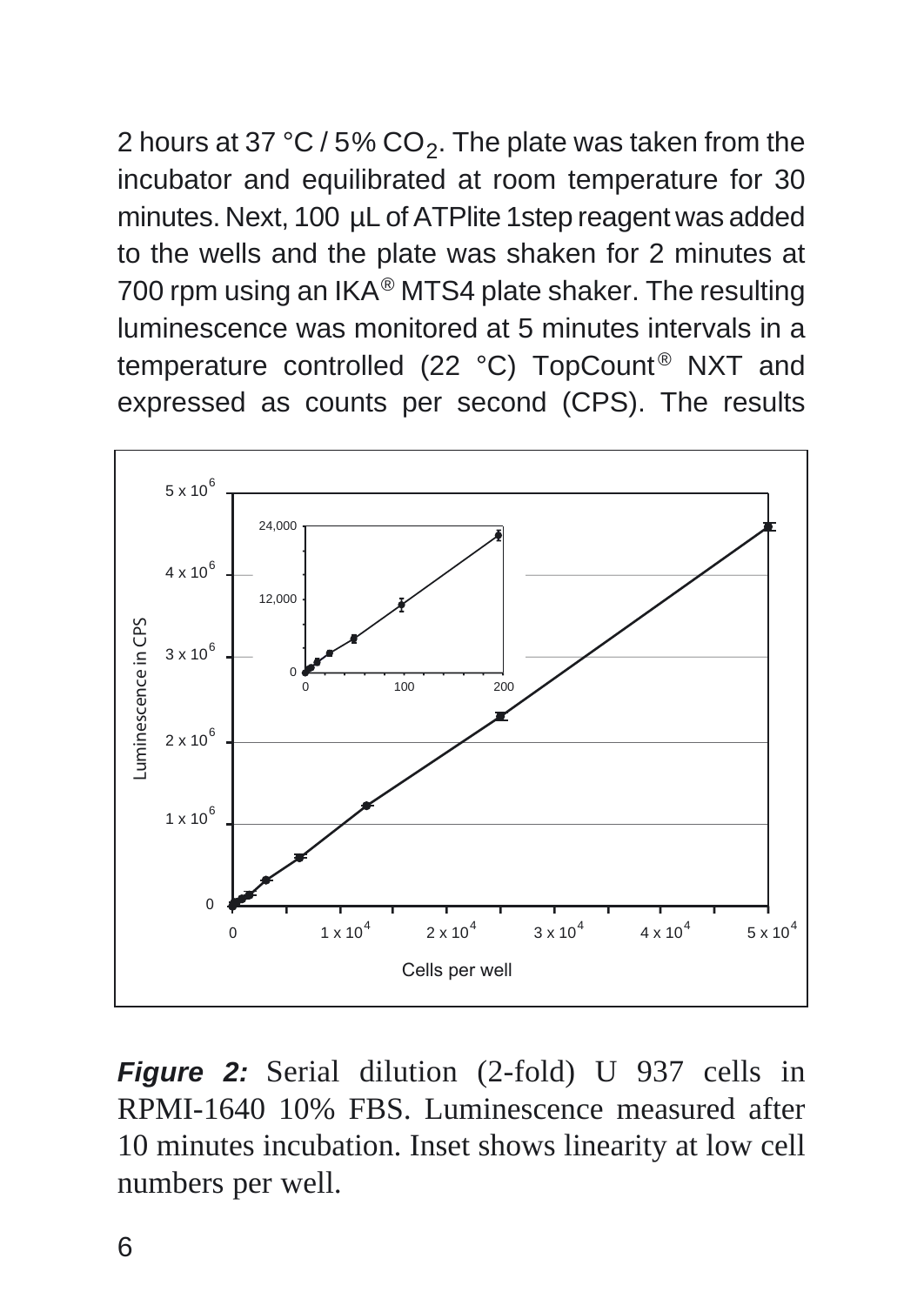presented in Figure 2 shows that there is a linear correlation between cells per well and luminescence. Monitoring luminescence over 40 minutes (Figure 3) shows that the decrease in luminescence is independent of the cell numbers per well, in this time frame.



**Figure 3:** Relative luminescence versus time for different cell numbers per well. Serial dilution (2-fold) U 937 cells in RPMI-1640 10% FBS.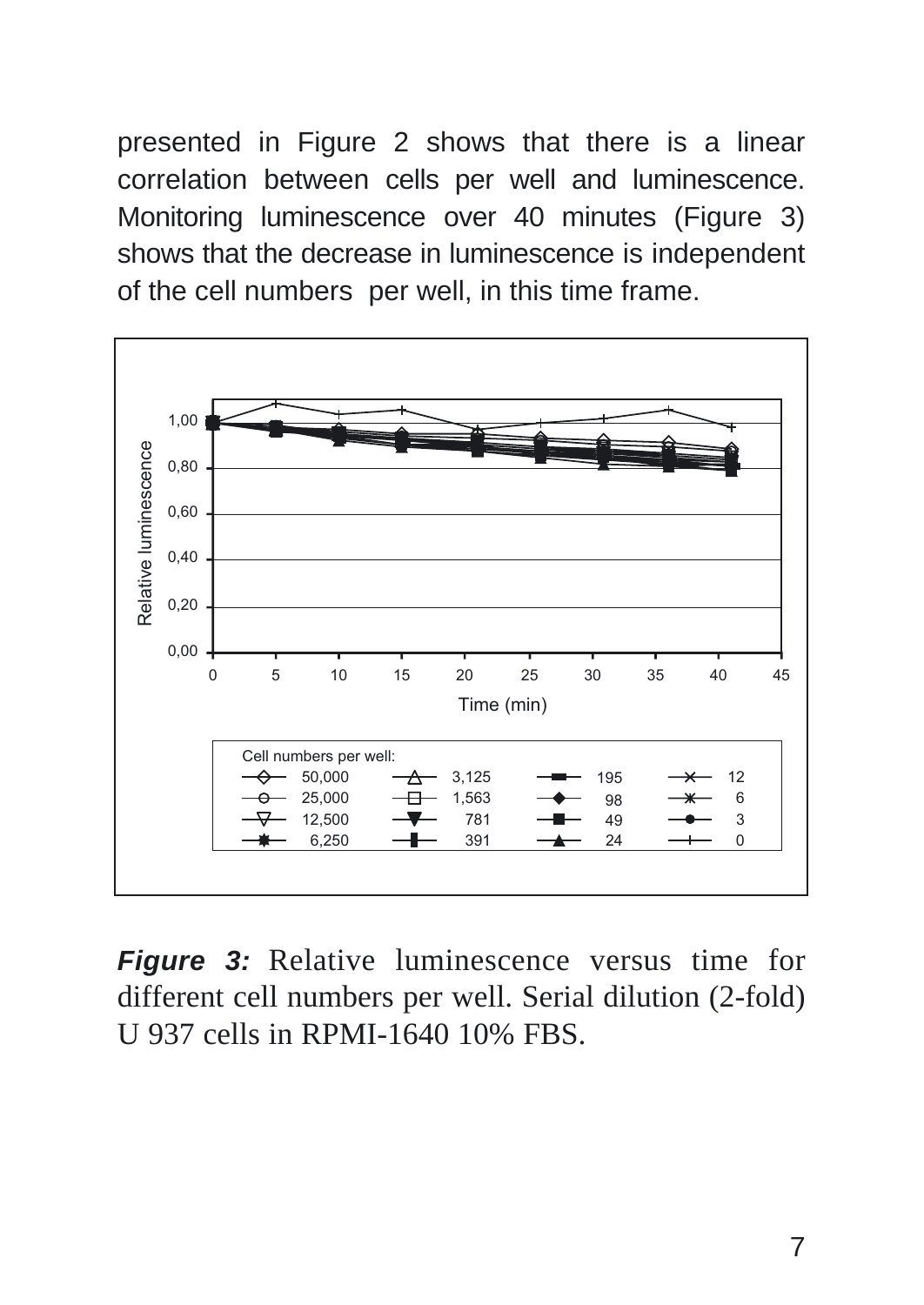Organic solvents are often used to introduce screening compounds, resulting in the presence of a small percentage of organic solvent in the culture medium. The effect of organic solvents on the light-output of ATPlite 1step system was investigated in the following experiment. 50 µL per well of a BHK-21 cell suspension in MEM supplemented with 1mM Sodium Pyruvate, 1% MEM Non-Essential Amino Acids (NEAA) and 10% FBS was added to a black 96-well CulturPlate. The plate was



**Figure 4:** Effect organic solvent concentration on luminescence of ATPlite 1step using BHK-21 cells in MEM 10% FBS without Phenol Red.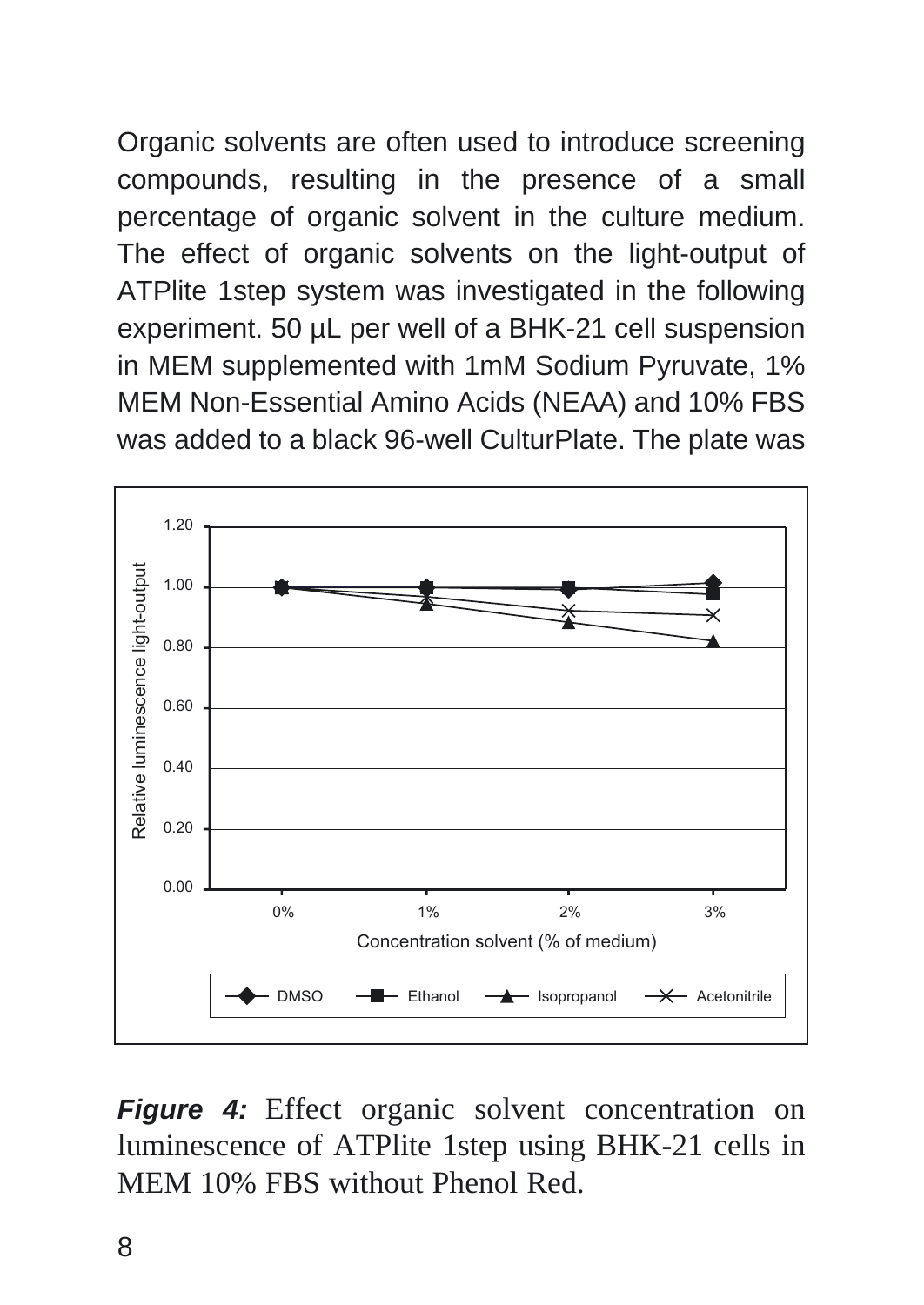incubated at 37  $°C/5\%$  CO<sub>2</sub> to let the cells adhere. The plate was taken from the incubator and equilibrated at room temperature. Next, 50 µL of medium with various concentrations of organic solvents was added to the wells and mixed gently. Hereafter 100 µL of ATPlite 1step was added to the wells and the plate shaken for 2 minutes at 700 rpm using an IKA MTS4 orbital plate shaker. The resulting luminescence was measured on a TopCount NXT. The results presented in Figure 4 shows that DMSO and Ethanol have a minimal effect. With Isopropanol and Acetonitrile the luminescence decreases gradually with increasing solvent concentrations.

## **3. Advantages of ATPlite 1step**

- Simple and reproducible
	- only one reagent addition step, no separation steps
- Suitable for both 96- and 384-well microplates
- Linear correlation between cell number and luminescent signal
	- up to 50,000 cells per well for 96-well microplates and 12,500 cells per well for 384-well microplates
- Designed for continuous process systems - luminescence should be measured between 0 and 30 minutes after reagent addition and plate shaking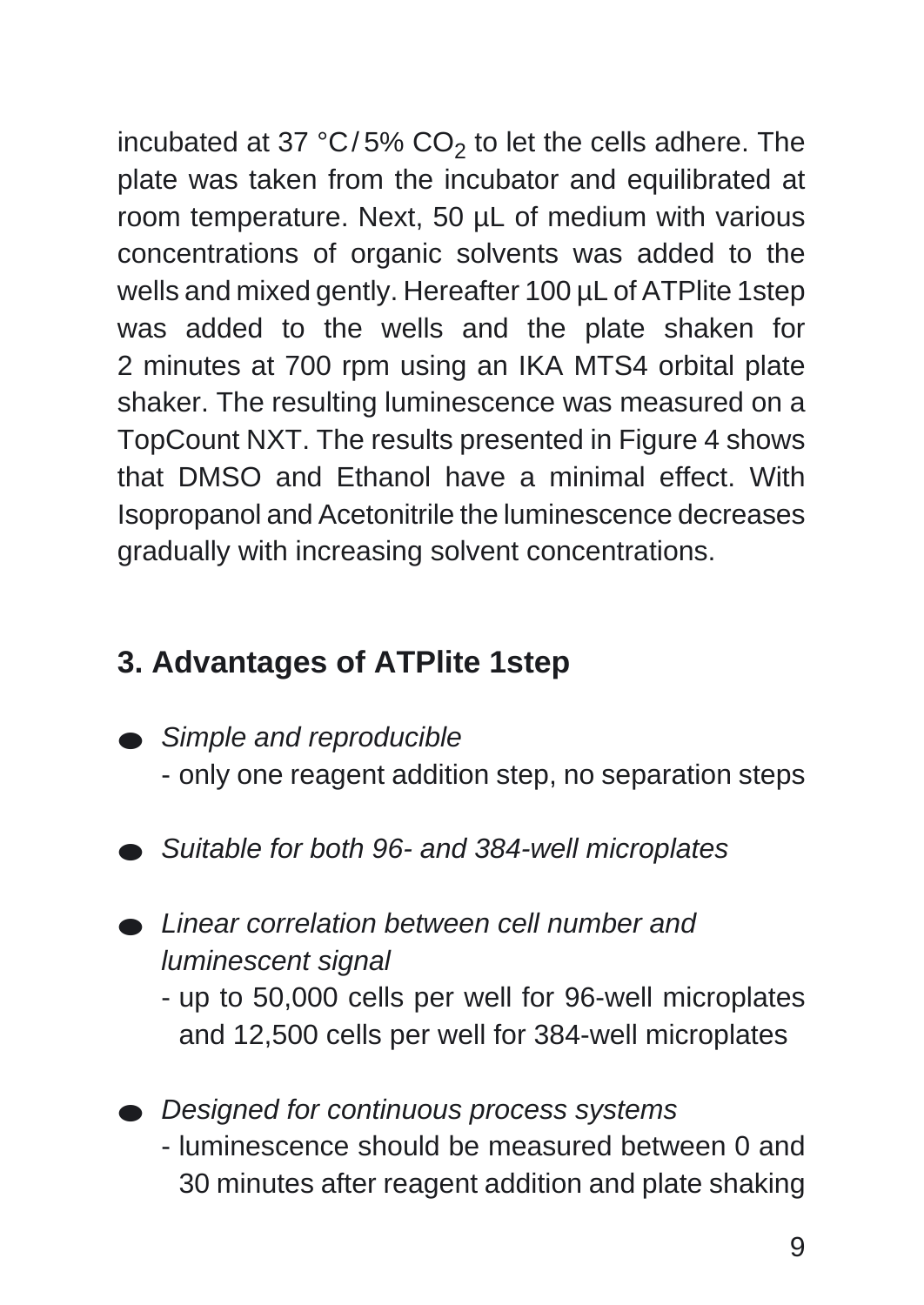- Homogeneous
	- no cell harvesting or centrifugation required
- Highly sensitive
- Reduced Phenol Red dependency
- High light-output
	- kit can also be used with less sensitive luminescence readers like multi-label readers
- Fast
	- no luminescence signal stabilization time required

### **4. Contents and storage of ATPlite 1 step kit**

#### **6016736 - ATPlite 1step 10 mL kit**

Each assay kit contains the following components:

- 1. 1 x 10 mL of substrate buffer solution
- 2. 1 vial of substrate solution (lyophilized)
- 3. 1 vial of ATP standard (lyophilized)
- 4. Instruction booklet
- 5. Material Safety Data Sheet (MSDS)

Using the recommended assay volumes of 100 µL for 96-well microplates and 25  $\mu$ L for 384-well microplates this kit is sufficient for 100 and 400 assays respectively.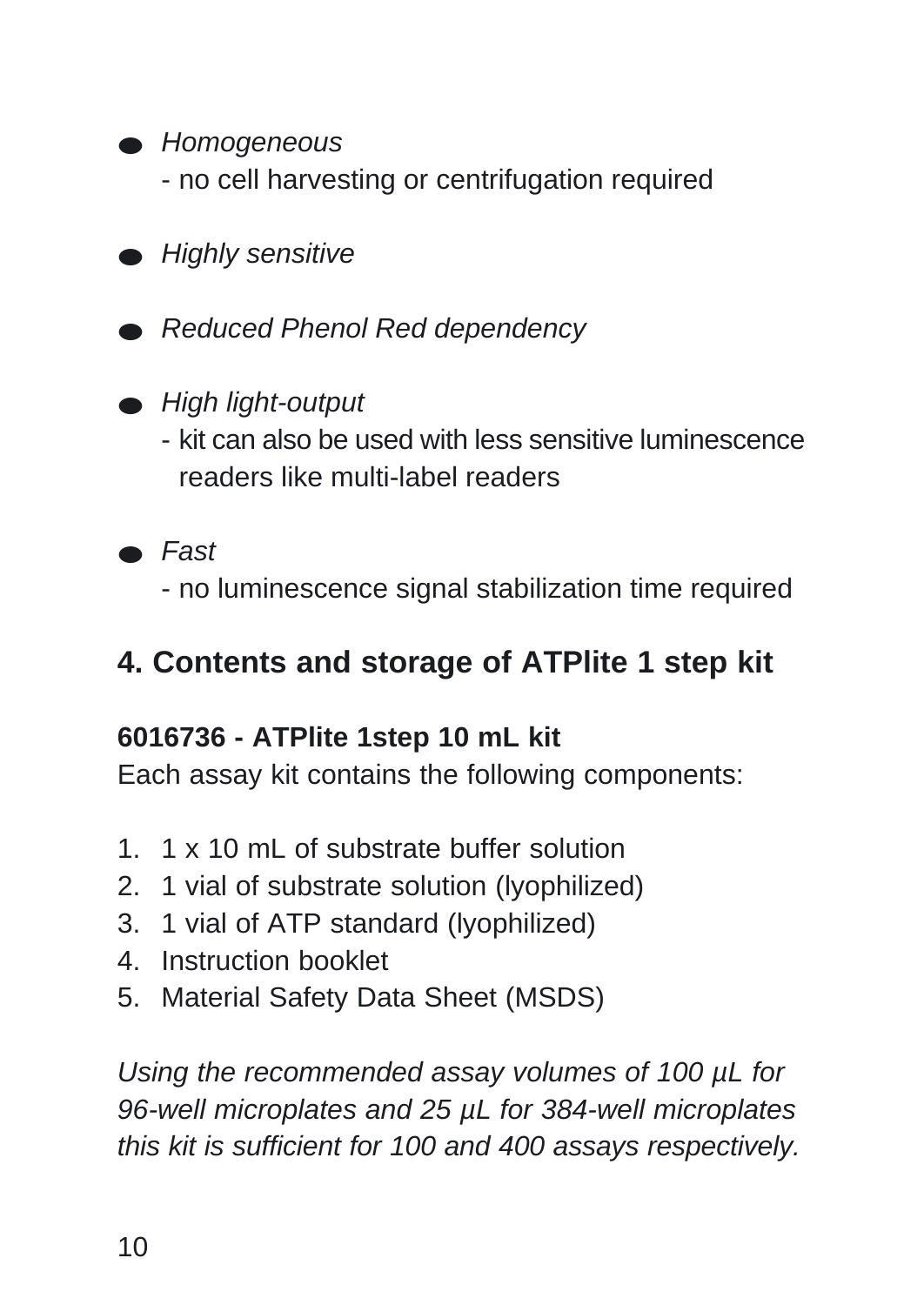### **6016731 - ATPlite 1step 100 mL kit**

Each assay kit contains the following components:

- 1. 1 x 100 mL substrate buffer solution
- 2. 10 vials of substrate solution (lyophilized)
- 3. 2 vials of ATP standard (lyophilized)
- 4. Instruction booklet
- 5. Material Safety Data Sheet (MSDS)

Using the recommended assay volumes of 100 µL for 96-well microplates and 25  $\mu$ L for 384-well microplates this kit is sufficient for 1,000 and 4,000 assays respectively.

#### **6016739 - ATPlite 1step 1,000 mL kit**

Each assay kit contains the following components:

- 1. 2 x 500 mL substrate buffer solution
- 2. 4 vials of substrate solution (lyophilized)
- 3. 4 vials of ATP standard (lyophilized)
- 4. Instruction booklet
- 5. Material Safety Data Sheet (MSDS)

Using the recommended assay volumes of 100 µL for 96-well microplates and 25  $\mu$ L for 384-well microplates this kit is sufficient for 10,000 and 40,000 assays respectively.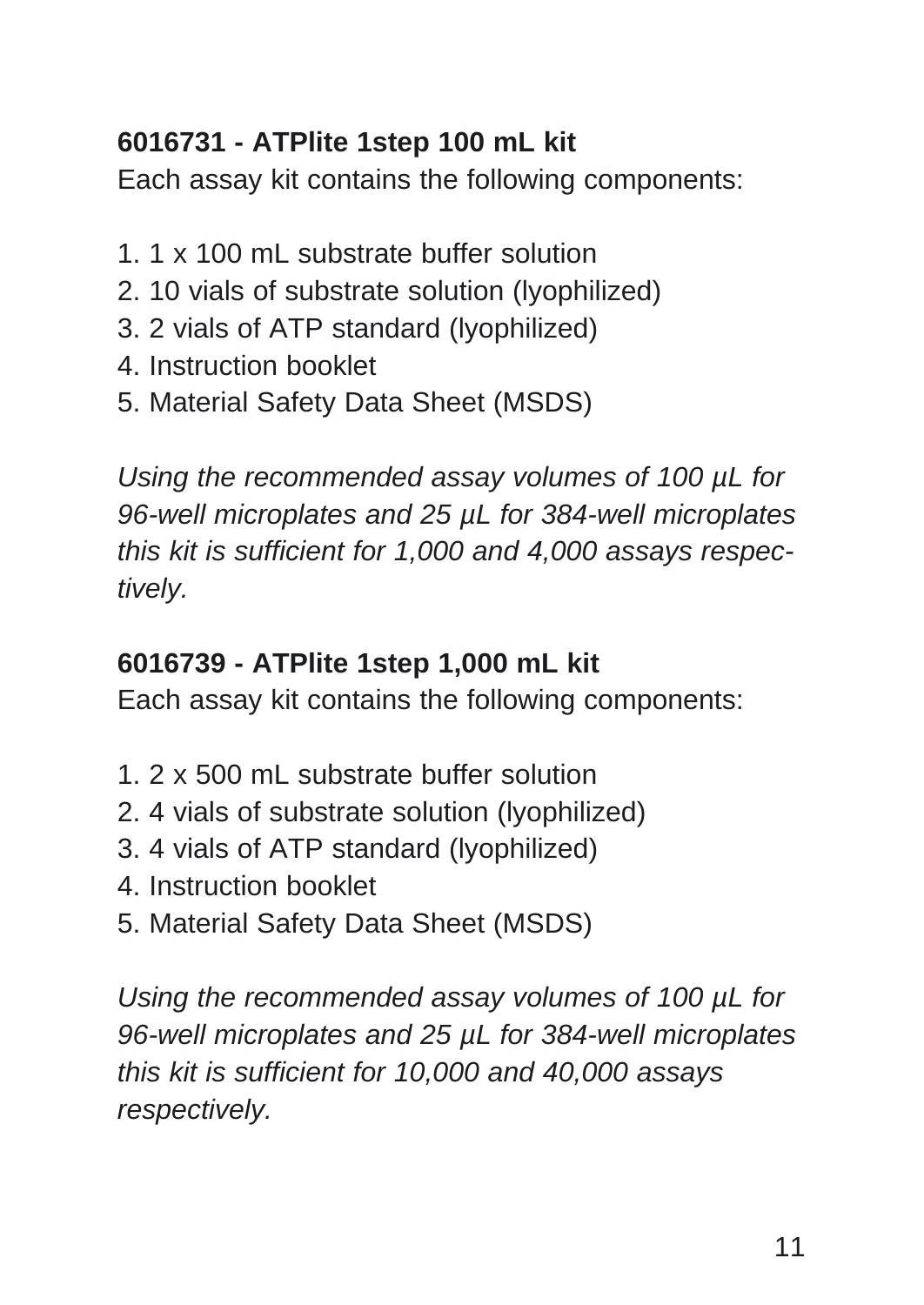#### **Storage conditions:**

Upon arrival, store kit at +2 to +8 **°**C.

#### **5. Handling**

Care should be taken during handling of the kit components, such as opening vials and bottles, to ensure that the contents of these are not contaminated with ATP. Such contamination will cause high background levels. In handling the kit, the skin of the fingers is a very potent source of ATP-contamination, therefore the use of clean gloves is strongly recommended. Use also ATP-free dispensing materials.

### **6. Stability**

Reconstituted ATPlite 1step is stable (approximately 10% loss of activity) for 8 hours at 20 °C. At 2 °C storage the loss in activity is less than 10% after 48 hours. Freshly prepared reagents can be aliquoted and stored at -80 °C for one month.

#### **7. Mixing**

Mixing of the added ATPlite 1step reagent with the contents of the wells is very important. Improper mixing results in lower signals and deviations in the correlation between high and low cell numbers per well. It was found that using the IKA MTS 4 laboratory orbital microplate shaker (diameter of the orbit: 3 mm) set at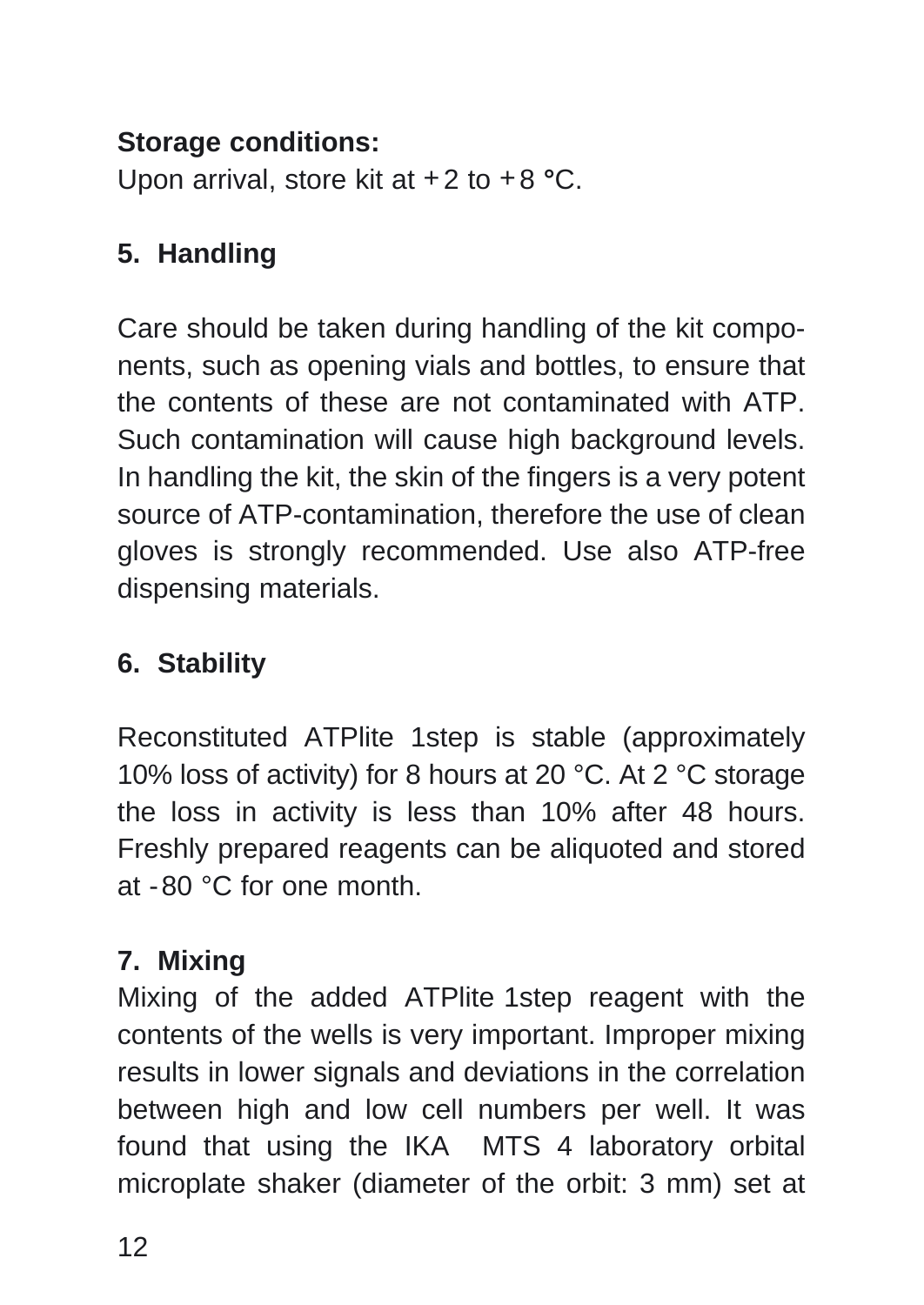700 rpm for 2 minutes gave consistent results using 96-well plates. It was also found that with these settings the contents of 384-well microplates could not be mixed properly, even with prolonged shaking times. Increasing to 1,100 rpm for 2 minutes resolved this.

#### **8. Additional requirements**

- 1. A microplate luminescence counter, such as the PerkinElmer TopCount or MicroBeta® is required. CCD camera systems, such as PerkinElmer ViewLux TM can be used for high throughput applications.
- 2. Sterile, tissue culture treated, white or black 96- or 384-well microplates such as the PerkinElmer CulturPlate and ViewPlate™.
- 3. Pipette (multichannel) or automated pipetting device.
- 4. Microplate shaker suitable for efficient mixing of the plate used.
- 5. ATP-free dispensing material.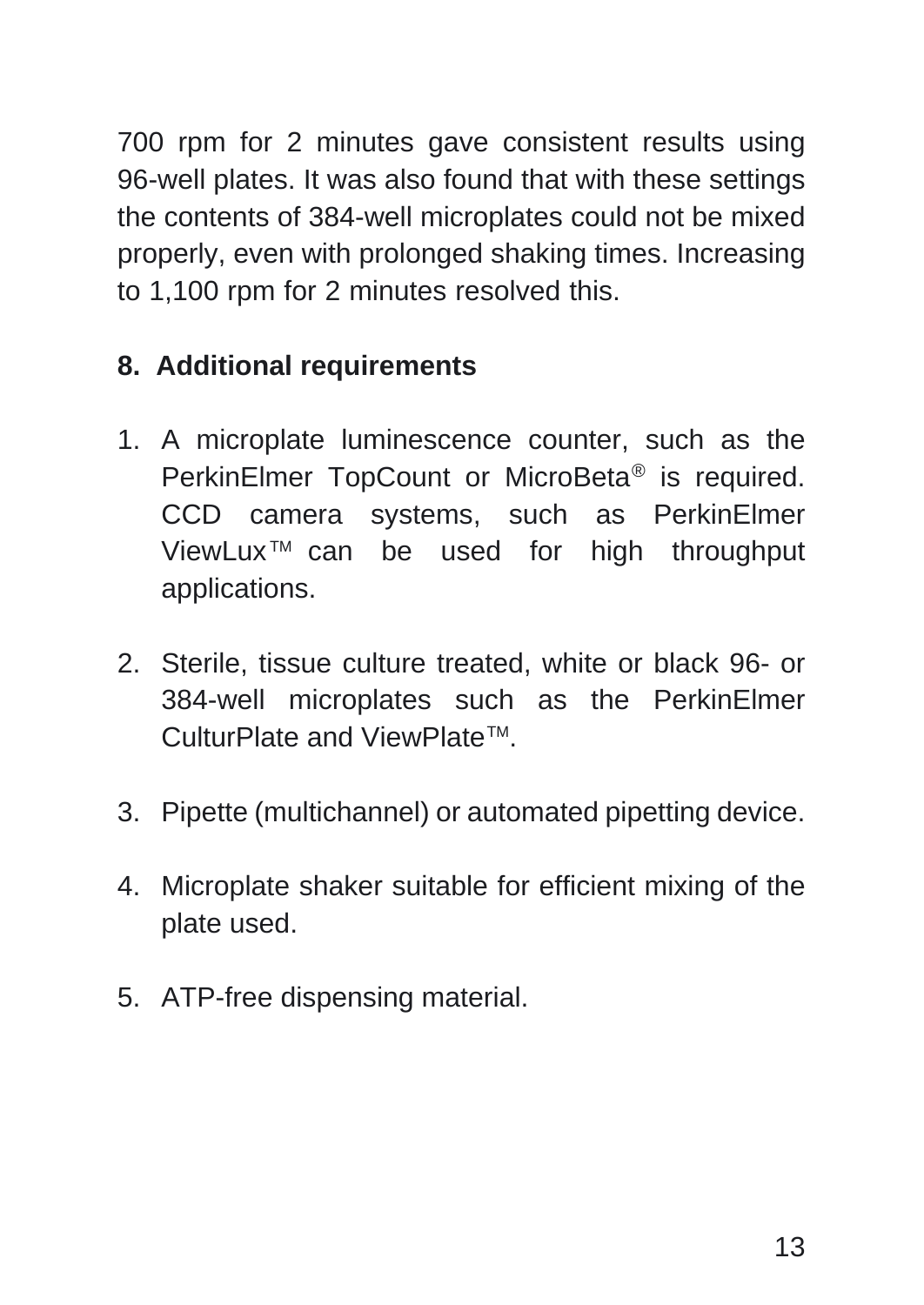#### **9. ATPlite 1step assay procedure**

General procedure for 96-well microplate (for 384-well microplates the numbers are shown in brackets).

- 1. Equilibrate the substrate vial and the buffer solution at room temperature before reconstitution. A water bath set at 20 °C - 22 °C can be used for this.
- 2. Reconstitute the lyophilized substrate solution by adding the appropriate volume of buffer to the substrate vial. Mix the contents of the vial by inversion and leave the solution to stand for 5 minutes. This should result in a clear homogeneous solution.
- 3. For 96 (384)-well microplates add 100 µL (25 µL) of the reconstituted reagent to each well containing cells, growth factors or cytotoxic agents to a final volume of 100 µL (25 µL). Ensure that the microplate is equilibrated at room temperature (20 °C - 22 °C) before adding the reagent.
- 4. Shake the 96 (384)-well microplate for 2 minutes at 700 (1,100) rpm using an orbital microplate shaker with an orbit diameter of 3 mm.
- 5. Measure luminescence.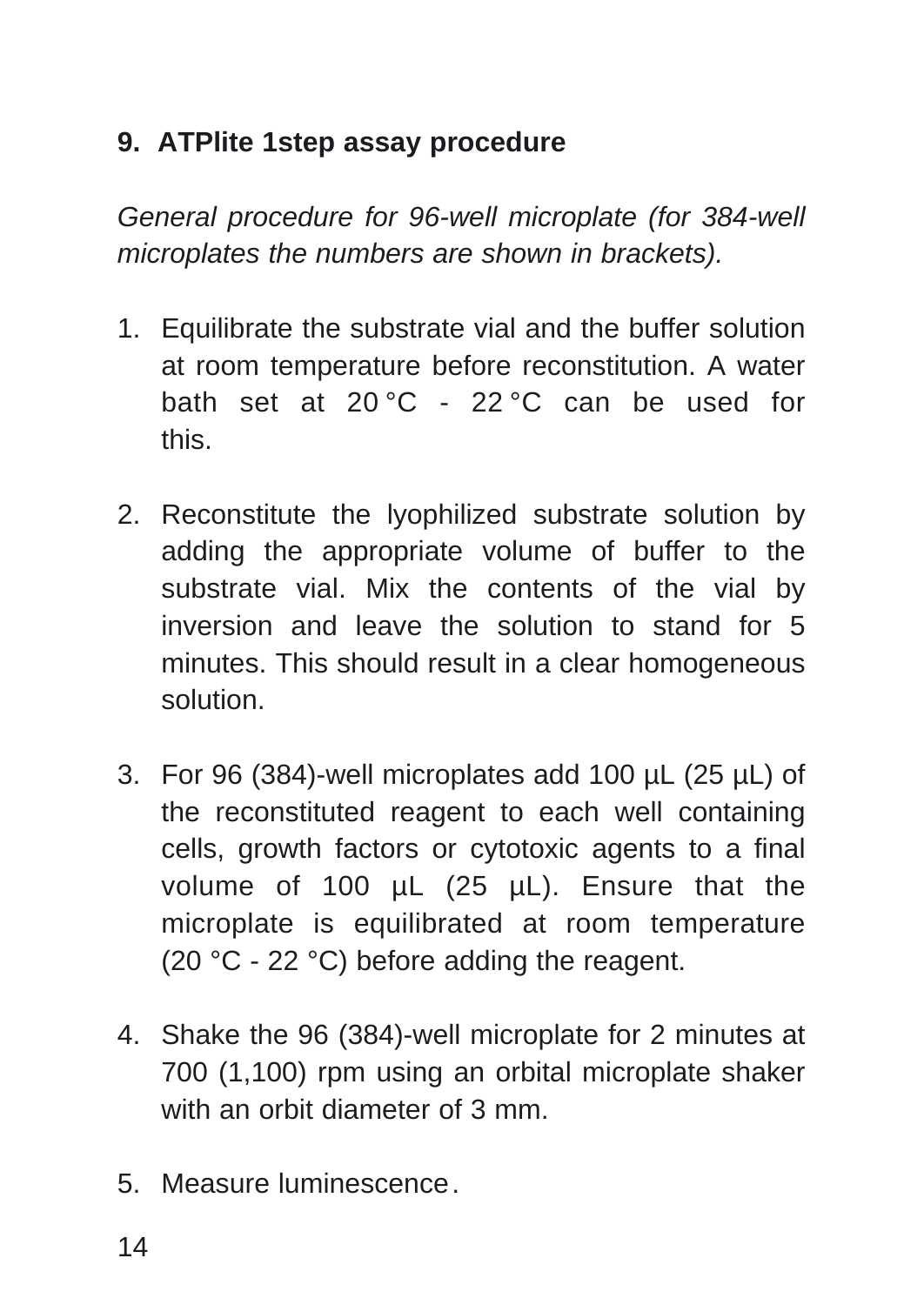If needed, dark adapt white plates for 10 minutes to reduce plate phosphorescence. Black plates show minimal plate phosphorescence and therefore there is no need for dark adaptation. Because there is no need to stabilize the luminescent signal, the luminescence can be measured directly after shaking the plate.

**Note:** Please realize that ATP is everywhere. ATP is the universal energy carrier in nature; both eukaryotes and prokaryotes utilize the molecule for energy storage and transfer. As a result, ATP is abundantly present both in microbial, animal or plant cells and also as free ATP. ATP is fairly heat-stable so mere autoclaving is not always sufficient for complete reduction. Therefore, it is important that direct contact of reagents by hand or fingertips is avoided. Open vials carefully and do not touch the mouth of the bottle. Be careful removing the rubber stopper from the vials. Use ATP-free pipette tips. Handle microplates carefully and use lids to avoid contamination.

The ATPlite 1step general assay procedure for 96-well format is outlined in Figure 4.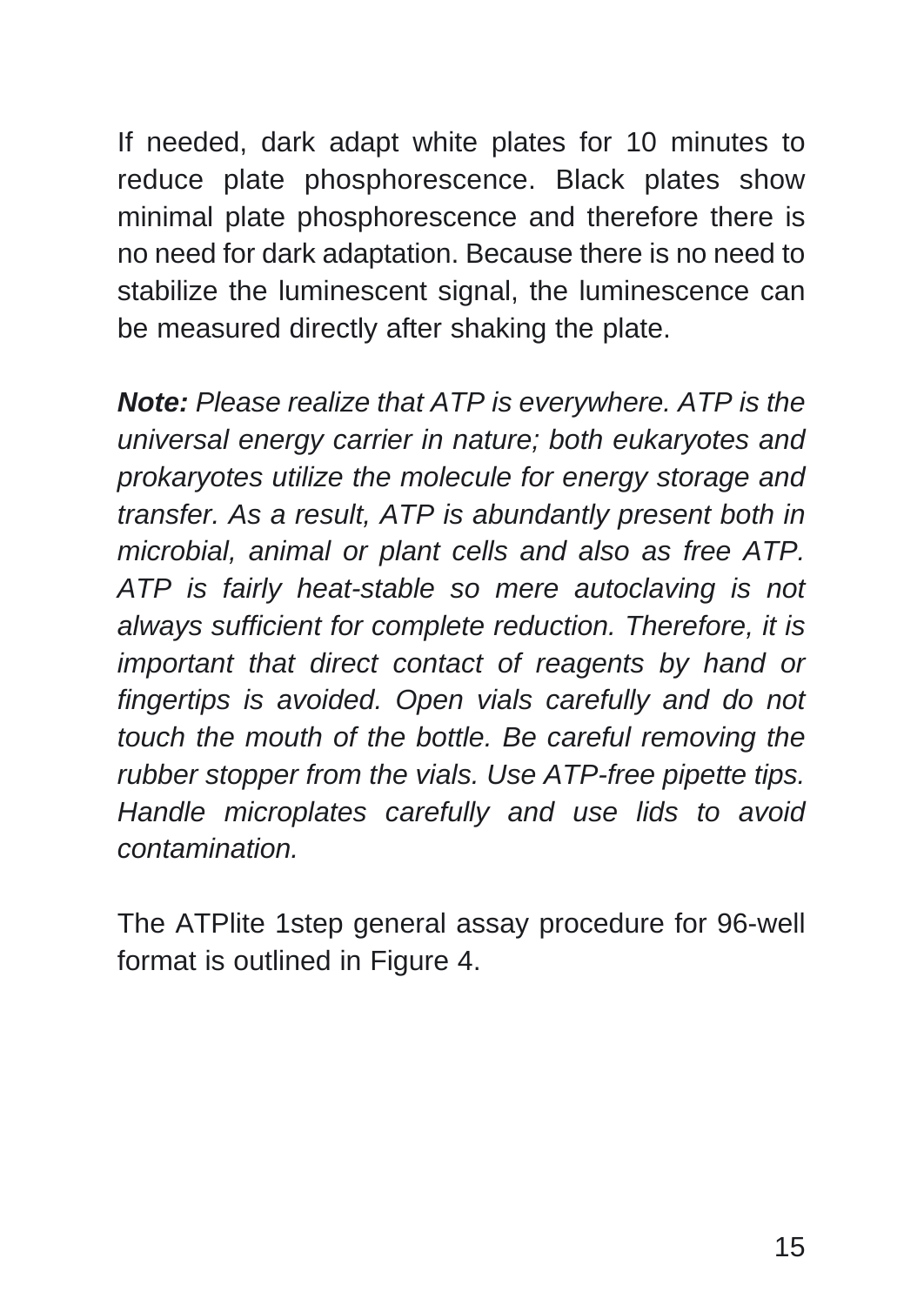

**Figure 4:** The ATPlite 1 step assay flow chart (96-well).

# **10. ATP Standard**

In cases where it is necessary to quantify the ATP released from the cells, perform the following procedure:

1. Reconstitute a vial of lyophilized ATP standard solution with water so that a **10 mM** stock solution is obtained. Add 1,170 µL of water if the ATP amount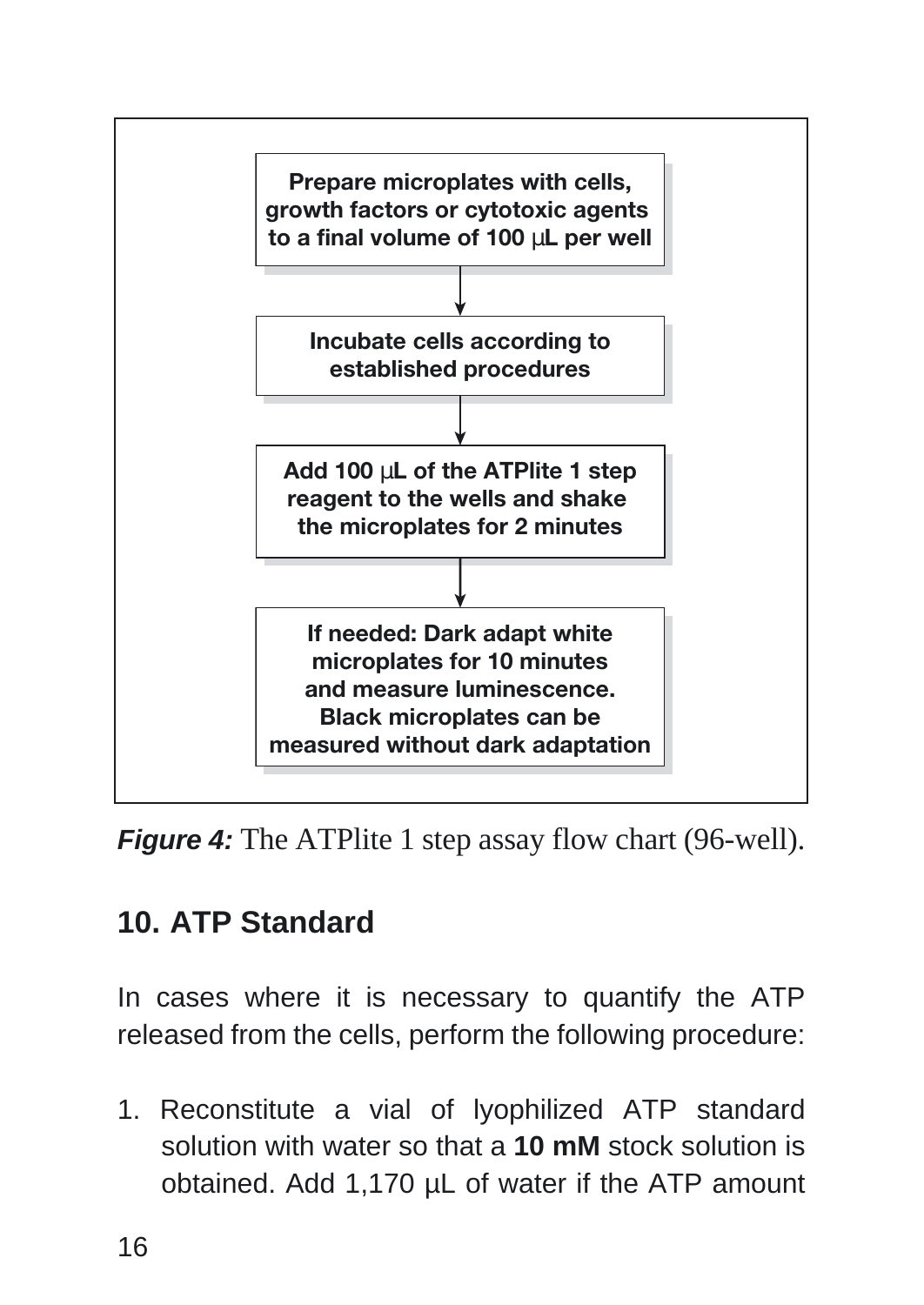printed on the label is 11.7 µmole or add 960 uL of water if the amount is 9.6 umole. After addition of the water, allow the ATP to dissolve completely by swirling the vial for one minute.

- 2. Set up a standard curve in the same microplate that will be used for the experimental samples:
	- a. Take an aliquot of the ATP standard solution and prepare a 1 µM ATP in culture medium.
	- b. Prepare a 10-fold serial dilution series of ATP in culture medium (1 µM to 1 pM)
	- c. Pipette this dilution series in the wells of a microplate (100 µL for a 96-well and 25 µL for a 384-well microplate).
- 3. Add ATPlite 1step reagent to these wells, 100 µL for a 96-well and 25 µL for a 384-well microplate.
- 4. Mix contents of the wells for 2 minutes using a plate shaker.
- 5. Measure luminescence.

**Note:** Endogenous ATPase's may be present in sera resulting in a reduction of the ATP concentration of the ATP dilution series. Therefore the ATP dilution series should be made just before the addition of the ATPlite 1step reagent.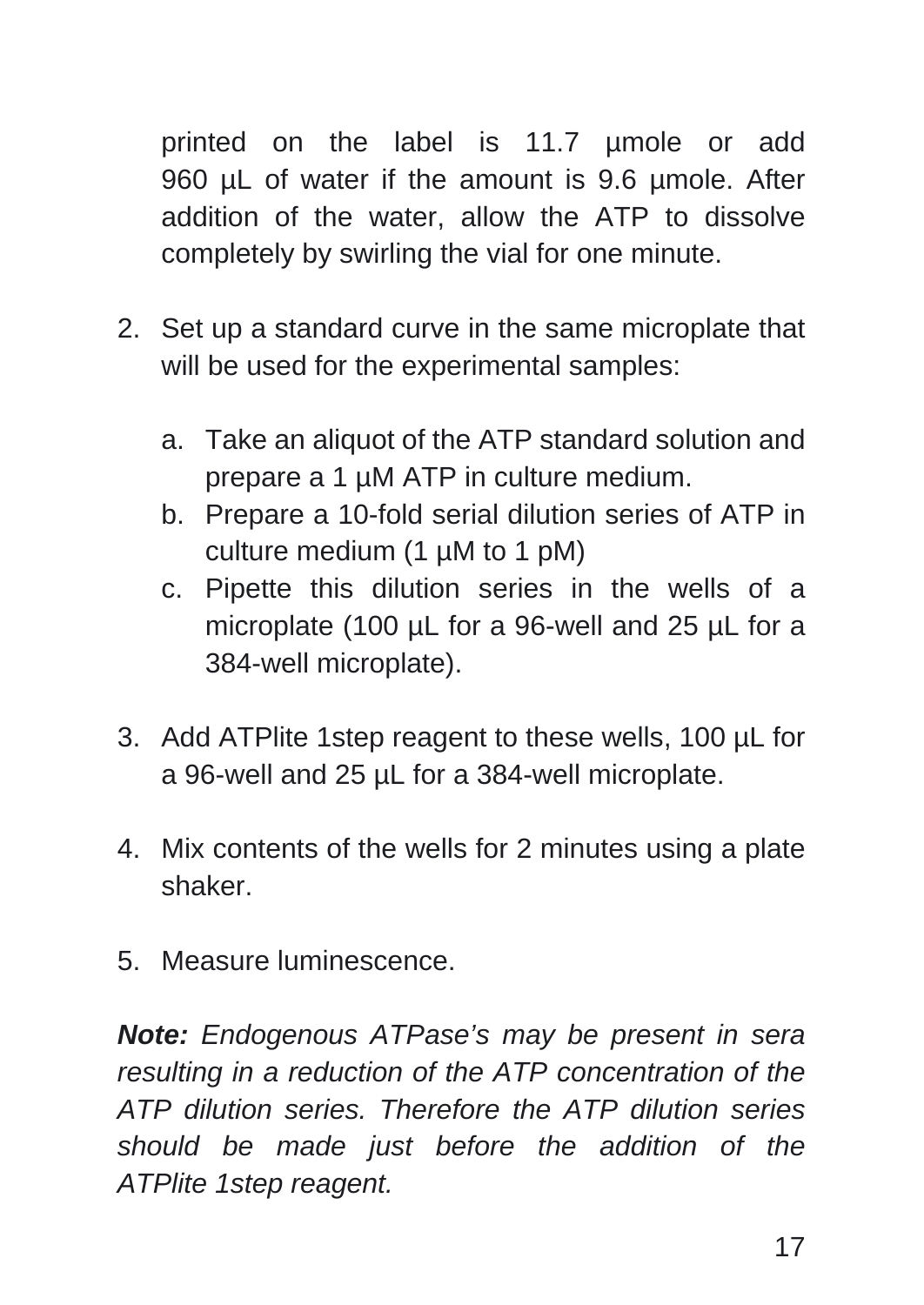# **11. Recommendations for use**

Phenol red, as well as other colored compounds, will not interfere with the luciferin/luciferase reaction, but will physically absorb some of the emitted light, resulting in lower assay signals. For the highest light-output, the culture medium can be substituted with medium without phenol red or (Dulbecco's) PBS prior to the addition of the ATPlite 1step reagent.

Optimize liquid handling procedures to attain optimal reagent/medium mixing.

When handling the plates prior to measurement, work under subdued light conditions and avoid direct sunlight or bright fluorescent light. Bright light may cause plate phosphorescence resulting in higher background levels. Phosphorescence has a half-life of several minutes.

If more than one vial of substrate is reconstituted for the assay, we recommend these solutions be combined before addition to the plates.

Optimal room and instrument temperature is 22 °C. Allow plates to adapt at room temperature upon removal from the incubator and prior to the addition of the reagent. An adaptation time of 30 minutes is usually sufficient.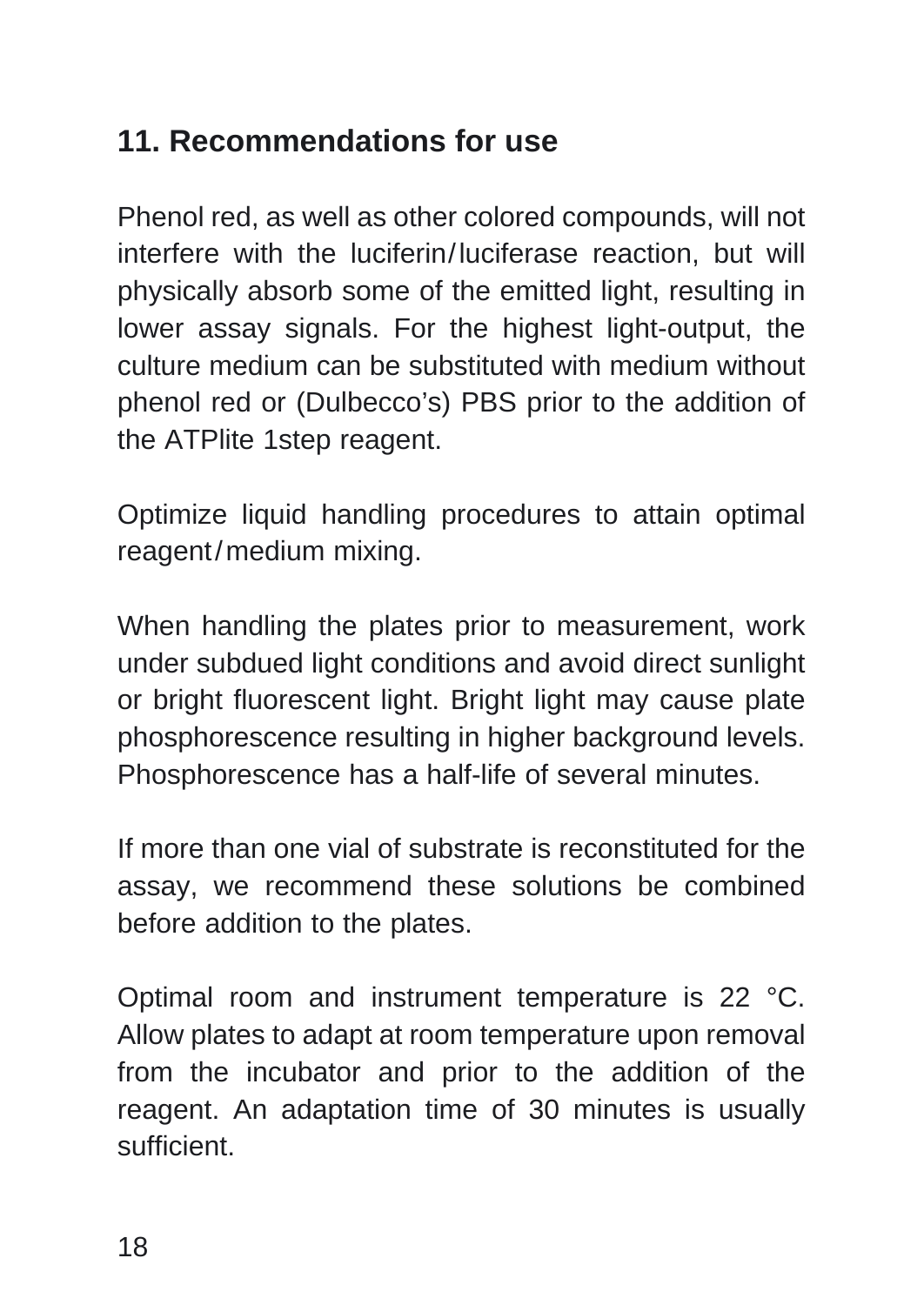# **12. Ordering information**

| <b>ATPlite 1 step</b>                        | Reorder No. |
|----------------------------------------------|-------------|
| 10 mL ATPlite 1step assay kit                | 6016736     |
| 100 mL ATPlite 1step assay kit               | 6016731     |
| 1,000 mL ATPlite 1step assay kit             | 6016739     |
| <b>Accessories</b>                           | Reorder No. |
| CulturPlate-96, white, TC / case of 50       | 6005680     |
| CulturPlate-384, white, TC / case of 50      | 6007680     |
| CulturPlate-96 F, black, TC / case of 50     | 6005660     |
| CulturPlate-384 F, black, TC / case of 50    | 6007660     |
| OptiPlate™-96, white / case of 50            | 6005290     |
| OptiPlate-384, white / case of 50            | 6007290     |
| OptiPlate-96 F, black / case of 50           | 6005270     |
| OptiPlate-384 F, black / case of 50          | 6007270     |
| ViewPlate-96, white / case of 50             | 6005181     |
| ViewPlate-384, white / case of 30            | 6005262     |
| ViewPlate-96, black / case of 50             | 6005182     |
| ViewPlate-384, black / case of 30            | 6005261     |
| TopSeal™ A, 96-well, self adhesive / 100 pcs | 6005185     |
| TopSeal A, 384-well, self adhesive / 100 pcs | 6005250     |

For further information on TopCount, MicroBeta, Viewlux and luminescence applications please contact your local PerkinElmer representative or visit our Web site: **http://www.perkinelmer.com/ las.**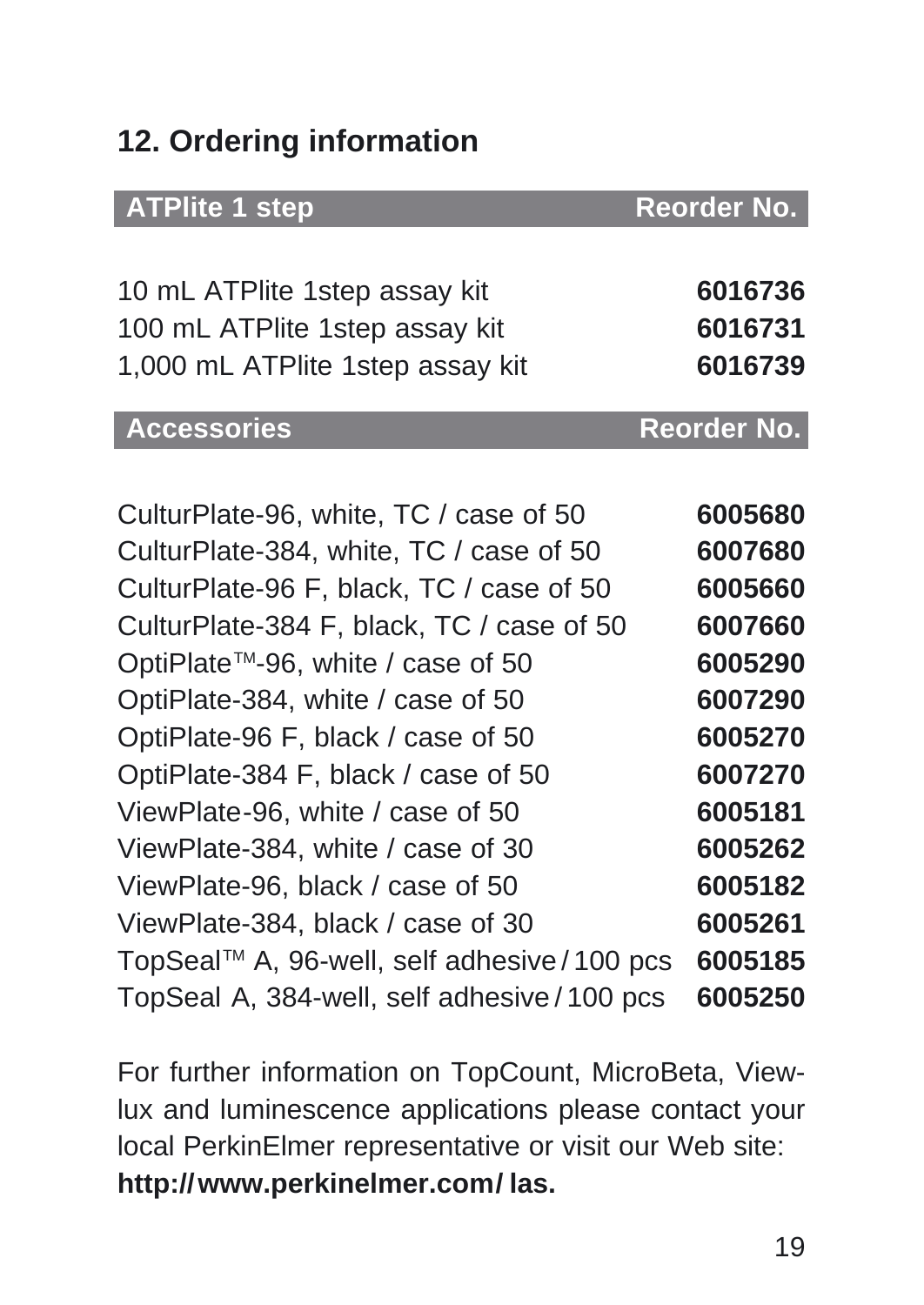### **13. References**

- 1. Kangas L., Grönroos M. and Nieminen A.L. (1984) Bioluminescence of cellular ATP: a new method for evaluating agents in vitro. Medical Biology, **62**, 338 - 343.
- 2. Lundin A., Hasenson M., Persson J. and Pousette A. (1986) Estimation of biomass in growing cell lines by ATP assay. Methods Enzymol. **133**, 27 - 42.
- 3. Crouch S.P.M., Kozlowski R., Slater K.J. and Fletcher J. (1993) The use of ATP bioluminescence as a measure of cell proliferation and cytotoxicity. J. Immunol. Methods, **160**, 81 - 88.
- 4. Petty R.D., Sutherland L.A., Hunter E.M. and Cree I.A. (1995) Comparison of MTT and ATP - based assays for the measurement of viable cell number. J. Biolumin. Chemilumin. **10**, 29 - 34.
- 5. Storer R.D., McKelvey T.W., Kraynak A.R., Elia M.C., Barnum J.E., Harmon L.S., Nichols W.W. and Deluca J.G. (1996) Revalidation of the in vitro alkaline elution/rat hepatocyte assay for DNA damage: improved criteria for assessment of cytotoxicity and genotoxicity and the results for 81 compounds. Mutation Research, **368**, 59 - 101.
- 6. Cree I.A. and Andreotti P.E. (1997) Measurement of cytotoxicity by ATP - based luminescence assay in primary cell cultures and cell lines. Toxicology in Vitro, **11**, 553 - 556.